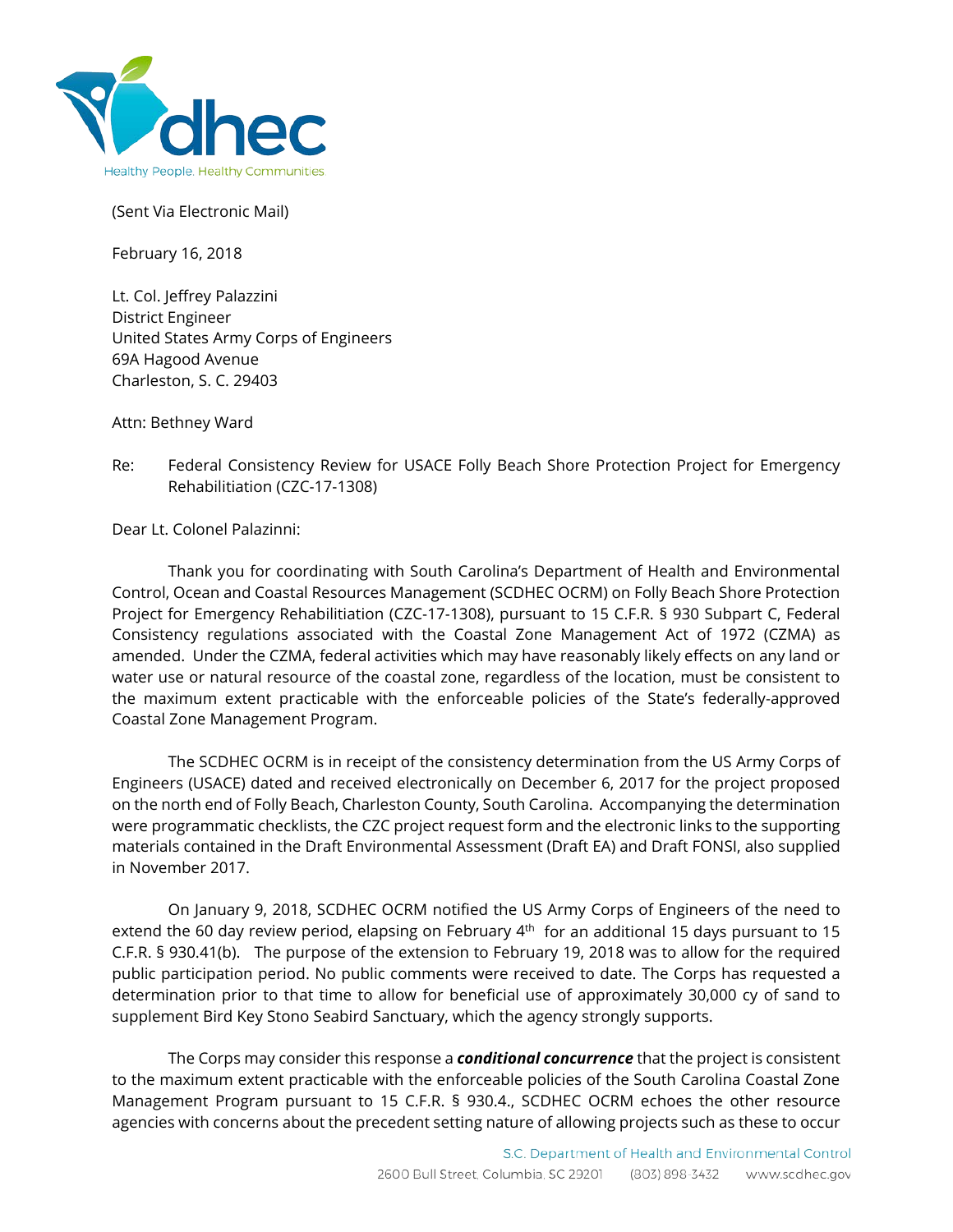during warmer months of high biological activity. While OCRM understands the fiscal constraints and the nature of the project urgency due in part to impacts from Hurricane Matthew and Hurricane Irma and has always worked cooperatively with the Charleston District, the conditional concurrence at this time will not bind the OCRM in the future to concur that beach nourishment projects that are proposed to be conducted outside of winter months are consistent to the maximum extent practicable.

Please also note that supplemental coordination provisions pursuant to 15 C.F.R. § 930.46 are in effect and will be required for the project if it is found before the project has begun that the project will affect any coastal use or resource substantially different than originally described. Substantially different effects are reasonably foreseeable if the Corps makes substantial changes to the project or if there are new circumstances or information relevant to the SCCZMP's enforceable policies. As examples, but not fully exhaustive, the State of South Carolina regards changes in the time of year, borrow site, placement area, sediment characteristics, or a significant change in the amount of material dredged as substantial changes to the project. If there are future modifications to the project which affect any coastal use or resource substantially different from those reviewed by the SCCZMP, a consistency determination shall be submitted to the SCCZMP pursuant to 15 C.F.R. § 930.31(e).

## **Project Summary:**

The Folly Beach Storm Damage Reduction Project, also referred to as the Folly Beach Shore Protection Project, was authorized by Section 501 of the Water Resources Development Act of 1986, Public Law 99-662, as amended, and modified by the Energy and Water Development Appropriations Act of 1992, Public Law 102-104. The purpose of the project is to reduce damage to structures and shorefront property related to erosion and storms. The City of Folly Beach is the non-federal sponsor for the project. Folly Beach has been renourished several times as part of the project since the initial construction was completed in 1993, most recently in 2014. As a result of Hurricane Matthew in 2016 and Hurricane Irma in 2017, Folly Beach suffered significant erosion of the beach and dune system, and is currently below its authorized level of protection. Emergency rehabilitation of Folly Beach has been authorized pursuant to the Food Control and Coastal Emergency (FCCE) Act (P.L. 84-99), 33 USC 701n, as a result of these significant storm events.

The emergency rehabilitation will place approximately 755,000 cy of sand from a designated borrow area in the Folly River onto the north end of Folly Beach to restore it to pre-storm conditions. Approximately 13,000 linear feet of shoreline will be renourished, extending from approximately 8<sup>th</sup> Street East to the last groin past the last structure on the east end of the island. The sand will be transported from the borrow area in a pipeline through the Folly River to reduce impacts along the beachfront. The emergency rehabilitation is expected to take place in the general timeframe of January to September of 2018.

Depending on funding and other factors, the project also includes options to a) add an estimated 30,000 cy of sand from the borrow area to the nearby Bird Key Stono Seabird Sanctuary, a designated State Heritage Preserve for nesting seabirds; and b) add approximately 200,000 cy of additional material from the Folly River navigation channel to the same portion of the beach for additional rehabilitation.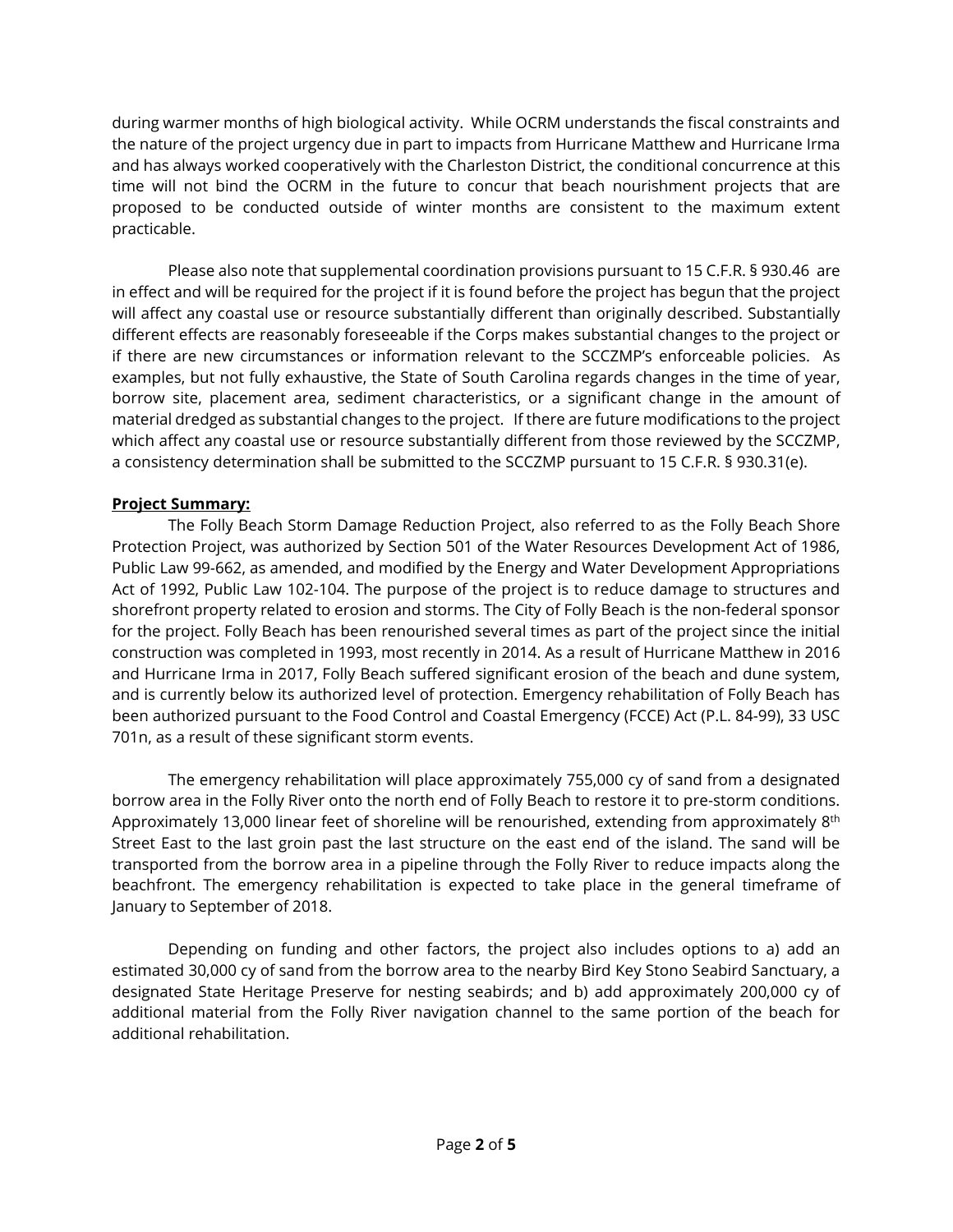## **SCDHEC OCRM Decision, SCCZMP Enforceable Policies and Conditions:**

Pursuant to 15 C.F.R. § 930.4, SCDHEC *conditionally concurs* with the determination that the project is consistent to the maximum extent practicable with the following conditions below.

*Applicable Enforceable Policies of the SCCZMP:* (1) Wildlife and Fisheries Management; (2) Dredging; (3) Erosion Control; (4) Geographic Areas of Particular Concern; (5) Beach and Shoreline Access; (6) S.C. Code Ann. § 48-39-20; (7) S.C. Code Ann. § 48-39-30; (8) S.C. Code Ann. § 48-39-80*;* (9) S.C. Code Ann § 48-39-150, (10) S.C. Ann. Regs 30-12(G); (11) S.C. Ann. Regs 30-13(L)); and (12) S.C. Ann. Regs 30- 13(N)(2)

#### **(A) Wildlife and Fisheries Resources:**

- 1. All precautionary measures will be taken to protect State-listed aquatic and terrestrial migratory and spawning species and habitats of concern.
- 2. The beach must be monitored for nesting and/or hatchling sea turtles before, during, and after project construction each day if the work occurs during the nesting season (April 1 – October 31). Specifically, the contractors performing work under this permit shall be in direct contact with the S.C. Department of Natural Resources (DNR) Marine Turtle Conservation Program (MTCP) representative. Daily, early surveys of the beach must be performed to document turtle nesting activity, and the MTCP representative shall be consulted each morning prior to any work being performed on the beach. In the event a nest is disturbed during construction and/or sea turtle adult is encountered, all work should cease and the DNR MTCP should be contacted immediately. The MTCP contact is Michelle Pate who can be reached at 843-953-9052 (office) or PateS@dnr.sc.gov.
- 3. Appropriate measures will be taken to protect the integrity of roosting, feeding, and beach-nesting birds of State concern, with particular emphasis, but not limited to Piping Plovers, Wilsons Plovers and Red Knots during the course of the project and while conducting post-construction practices on the beach and dune system regarding compaction testing and tilling, escarpment remediation, and sand fencing and vegetation installation.
- 4. The standard in-water manatee conditions apply to this State-listed species annually from 1 June to 30 September, however in order to take precaution for the early and late sightings noted by SCDNR reporting, these protective measures would be implemented if construction occurs between April 1 - October 31. The Contractor would be instructed to take necessary precautions to avoid any contact with manatees. If manatees are sighted within 100 yards of the project area, all appropriate precautions would be implemented to insure protection of the manatee. The Contractor would stop, alter course, or maneuver as necessary to avoid operating moving equipment (including watercraft) any closer than 100 yards of the manatee. All in-water operations, including vessels, must be shut down if a manatee(s) comes within 50 feet of the operation. Activities will not resume until the manatee(s) has moved beyond the 50-foot radius of the project operation, or until 30 minutes elapses if the manatee(s) has not reappeared within 50 feet of the operation. Animals must not be herded away or harassed into leaving.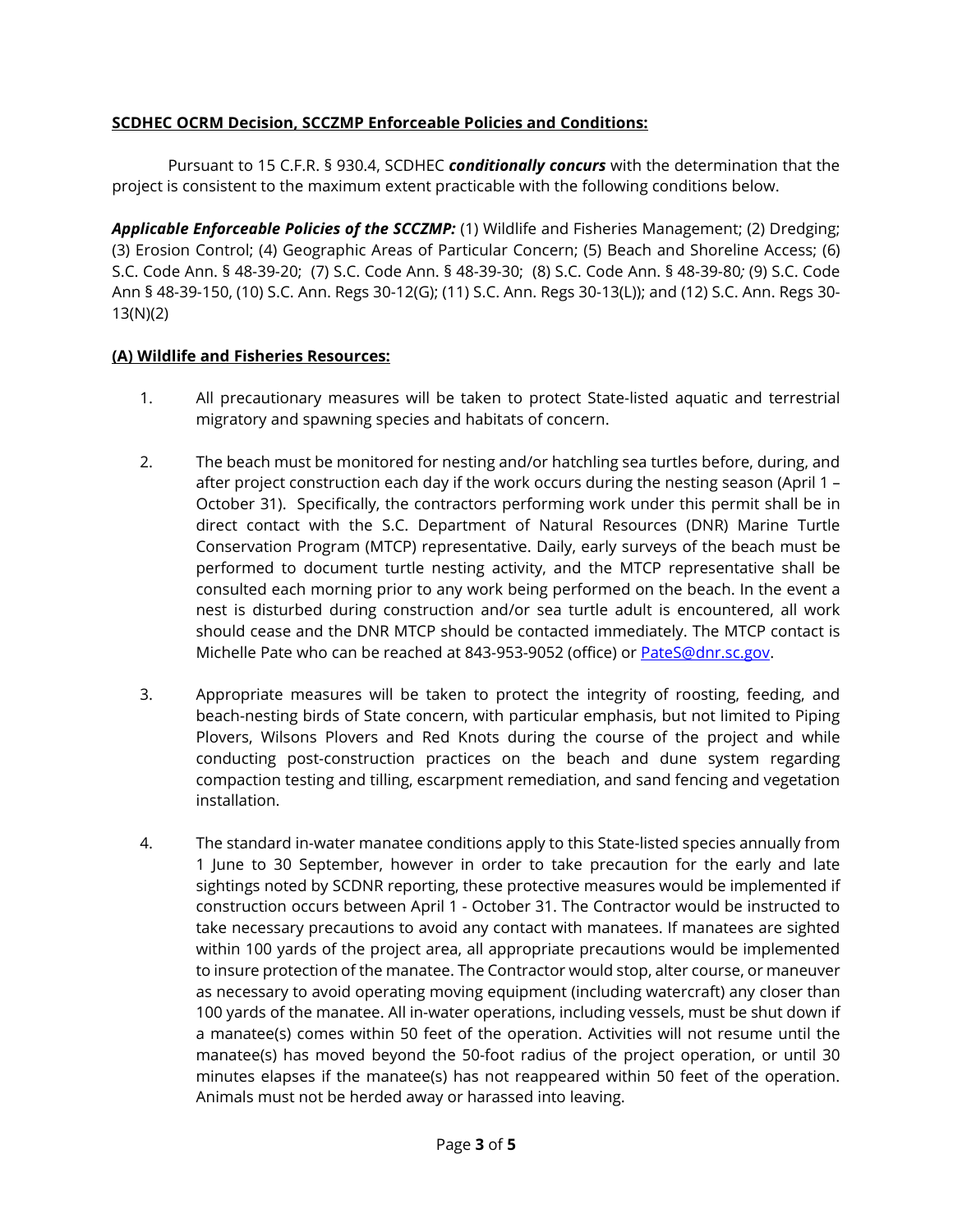#### **(B) Dredged Material and Spoil Disposal:**

- 5. Sand used must consist of appropriate grain sizes and color as the native beach to be compatible for beach renourishment. If muddy sediments or excessively coarse sediments (rocks, large shell fragments, etc.) are observed while sand is being placed on the beach, dredging of that portion of the borrow area must be terminated immediately and the dredge must be moved to another location.
- 6. The beach compatibility and quality of the material placed upon the beach must be monitored during all construction operations by persons who are qualified to assess the material, under the direction of a registered professional geologist or professional engineer. Monitors will report immediately to those persons with the authority to suspend or modify the work if a determination is made that unsuitable material is being placed on the beach.
- 7. If accumulations of mud rollers or coarse sediments (rocks, large shell fragments, etc.) exceed the equivalent of one 15-cubic yard dump truck per 100 linear feet of beach, the material must be removed from the beach using hand labor or a beach-sweeping device as soon as practicable upon completion of the section or upon completion of the project.
- 8. Prior to construction or maintenance, the USACE **must** provide a written report to OCRM CZC Section that specifies quality control measures including:
	- (a) A description of the means and limits by which the material quality will be assessed during and after construction;
	- (b) A definition of material quality that would require removal or screening of material from the beach; and,
	- (c) A reasonable timetable for removal of the material and restoration.
- 9. Dredging must be performed by hydraulic cutterhead suction dredge only.
- 10. All necessary measures must be taken to prevent oil, tar, trash, debris, and other pollutants from entering the adjacent waters or wetlands during construction.
- 11. Only clean sand, free from all potential sources of pollution, must be used for beach renourishment.
- 12. Dredging operations shall target areas of compatible sand with adequate thickness and avoid direct impacts to hard bottom habitats and submerged aquatic vegetation. All buffers as recommended to protect EFH and hard bottom areas will be in force and effect.
- 13. An assessment of fill material will to be conducted within 30 days of project completion with at least 10 random samples taken and analyzed for sand grain size distribution, percent of shell composition and color. Any report detailing results of the analysis shall be submitted to the natural resource agencies within 45 days of construction.
- 14. The renourished beach must be monitored for compaction following renourishment and when necessary, appropriate measures such as tilling must be implemented prior to sea turtle nesting season, for a period of three years.